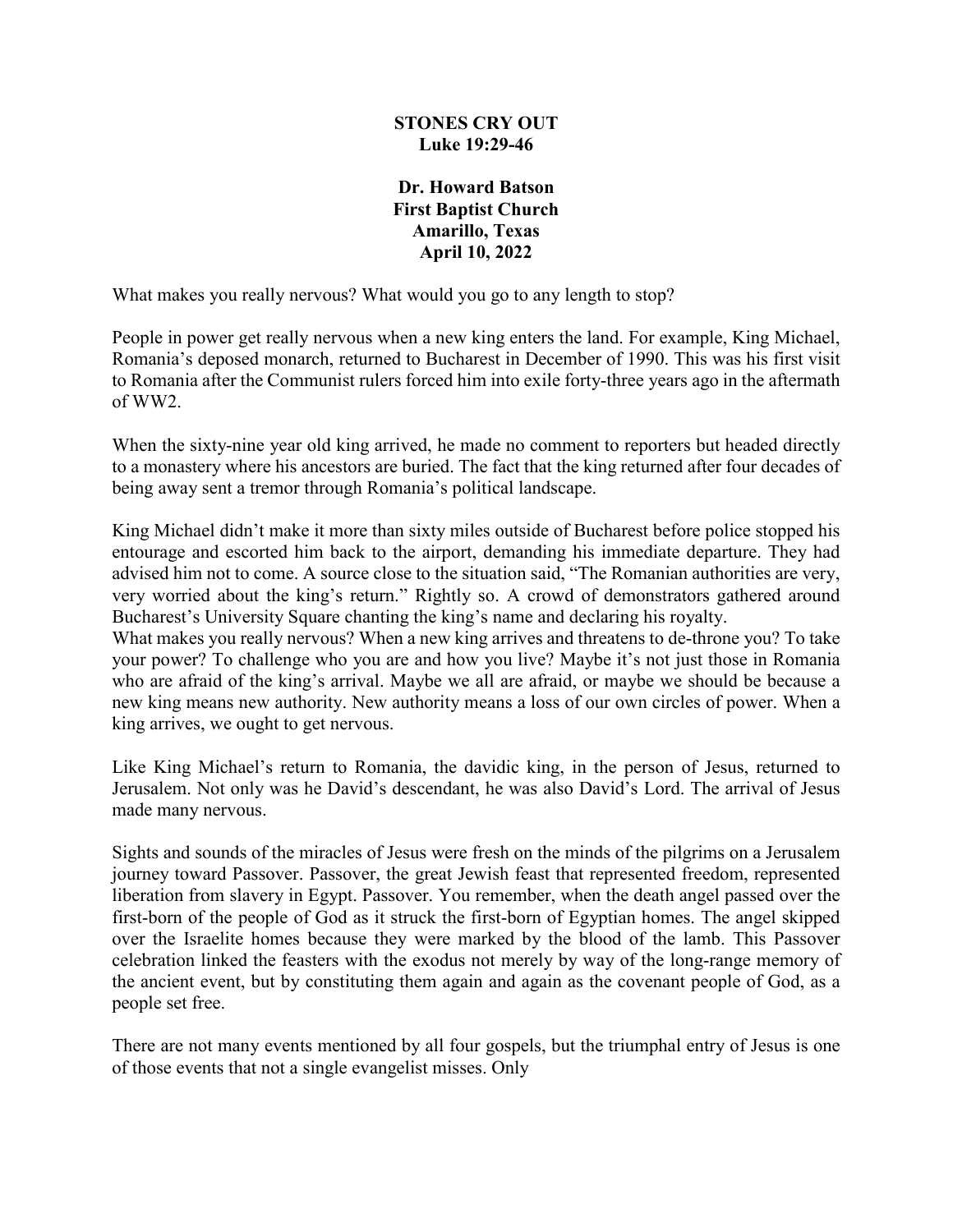two speak of his birth, but all four speak of this arrival as King. The event itself doesn't seem to match the Jesus that we've been watching for three years of ministry in the gospels. His allowing the crowd to shout like that seemed a curious departure from his usual aversion to acclaim.

Like the crowd greeting the arrival of King Michael in Romania, the pilgrims shout accolades to Jesus, their new king. "Blessed is the King who comes in the name of the Lord! Peace in Heaven and glory in the highest!" (19:38).

Instead of "Hosanna in the highest heaven," which frames the cries in Matthew 21:9 (cf. Mark 11:9; John 12:13), Luke has "peace in heaven and glory in the highest." The cries echo the words of the angel Gabriel, who announces Jesus' conception to Mary (1:32-33), and the angelic choristers who announce his birth to the shepherds, "Glory to God in the highest and on earth peace" (2:14). (David Garland, *Exegetical Commentary on the New Testament: Luke,* 771-72)

He just let them yell. Unlike so many times before, this time Jesus just let them yell. Clearly, they were calling him king. And, he allowed it. Even seemed to welcome it in some way. Not so much with a sense of pride, but in the sense that at last he would allow the procession of the glory to begin. The glory of God's kingdom having arrived when he arrived.

But when a new king arrives, some folks are smart enough to be nervous while others just join in the gleeful acclaim. The Pharisees were smart enough to be nervous. They realized that if he made a ruckus in Jerusalem, all would be lost. The Romans will step in. The powers that be will not tolerate commotion in Jerusalem, and the religious establishment of Israel will lose its opportunity of quasi-freedom for the festival activities and beyond.

Luke's account speaks of the Pharisees in the crowd who realized that the Passover pilgrims were calling Jesus king. They realized what this procession meant. They realized that the crowd was making him out to be Messiah. And so they demand, "Rebuke your disciples." Jesus himself usually didn't need any prompting to silence accolades for he was never comfortable with public attention of his Messiahship until now. Until God's timing. "If my disciples are silent, the stones themselves will cry out."

Jesus' arrival in the city was so momentous that it requires a response – if not a human one then another. Possibly, it is an allusion to Gentiles, who were regarded as insentient stones when it came to understanding anything related to God. But when Jesus dies on the cross, a Gentile declares that he is righteous (23:47). (Garland, *Exegetical Commentary on the New Testament: Luke,* p. 772-73)

Who's in this crowd? This crowd that cheers the Lord as he enters Jerusalem? Who makes up this motley mob of Passover pilgrims? No doubt there were Galileans who knew his miracles well, who had already heard him declare that the kingdom of God had arrived. And now they believed it.

To be sure, there were also those from Bethany. Bethany was still abuzz over his just having called Lazarus back from the dead. Some believed and rejoiced in his power over death. Others had run to the Pharisees to rat on Jesus.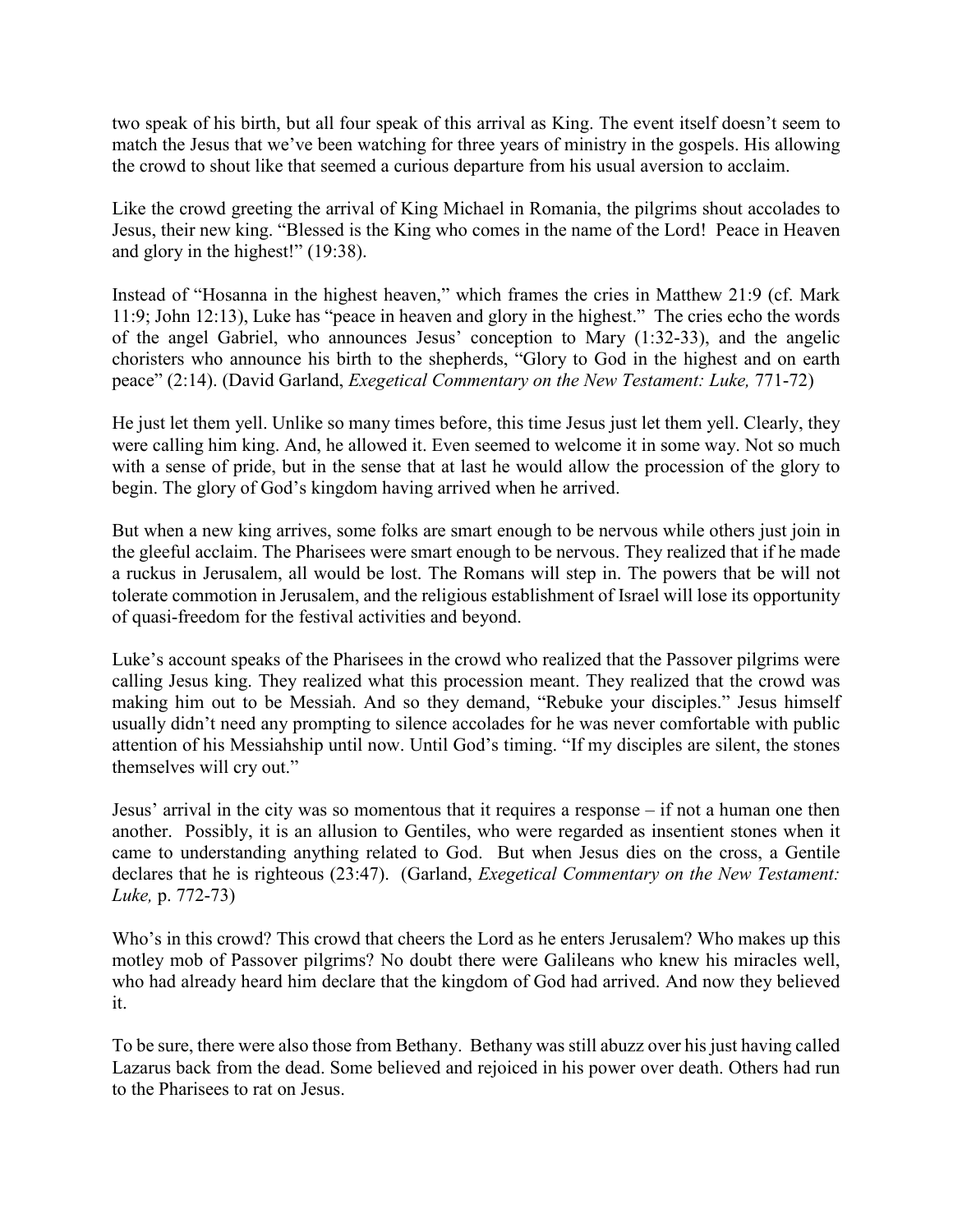Immediately, having heard that he called Lazarus from the dead, the Pharisees convened the council. "If we let him go on with miracles like this, everyone will believe in him, and the Romans will intervene and take our place and nation." They were watching, and they were waiting to see if Jesus would show up in Jerusalem. Both the pilgrims and the Pharisees were watching to see if this miracle man, who even had power over death itself, would come to the Passover. The pilgrims were watching to see what other miracles he might do. The Pharisees were watching for the opportunity to seize him and to silence his popularity.

Still others joined the contingency from Galilee and Bethany. The blind, the lame and the children were also lending their support to the new Messiah. Some were real believers. Others just joined the crowd. Watching and waiting, would-be disciples.

See Him now: Jesus riding into the city on a young donkey, a borrowed coat placed on the beast's back for a saddle. He rides in conscious fulfillment of the prophet Zechariah, surrounded by disciples, might-be disciples, curiosity seekers, and general admirers.

We'll never know who did it first. But someone in the crowd took off his cloak and attempted to make a royal carpet for the new king. Then another runs ahead and throws his cloak. Others begin to cut the palm branches and cast them in front of him, and wave them. The spirit of jubilation catches on as the crowd waves the branches. Anticipation filled the air as the new king was entering the great city of Jerusalem to claim his throne at last. As the palm branches waved, it was as if the trees were indeed clapping their hands for the Christ who had created them and who had now come among them.

But the hearts of those who had grown cold with ambition and self-importance continued to object. Sometimes, be honest with me this morning, sometimes in this broken world, with the dark powers in control, things are good enough for some of us that we don't really want any changes. We ourselves might be like the Pharisees, and we might not quickly welcome a new authority, a new king who's going to challenge our will and our way. A king who's going to threaten our little thrones, threaten our spheres of power.

Jerusalem's hardened spiritual condition is epitomized by its failure to welcome its king. He is not met by city officials, nor feted by the leading citizens nor escorted back to the city. The encounter with the Pharisees is a rejection, and the nonappearance of the high priests, other officials, and the citizens of Jerusalem is an affront. The rejection is made clearer by the fact that Luke has gone to some lengths to stress that Jesus is king. Although he is the king, he is not received as one by Jerusalem. (Garland, p. 768)

The Romans, as they watched at a distance, were probably amused by the whole affair. Their kings ride on stallions of war. This would-be king on the back of a baby donkey seemed an oddity, and his ragtag followers made his procession seem all the more petty. The lame, the blind, the children, the peasants from Galilee and Bethany, what kind of mob is this?

Only Luke mentions it (19:41), but look closely. Look at the eyes of the King as he gets a glimpse of Jerusalem. He weeps. Weeps over the destruction that awaits the very city that rejects him,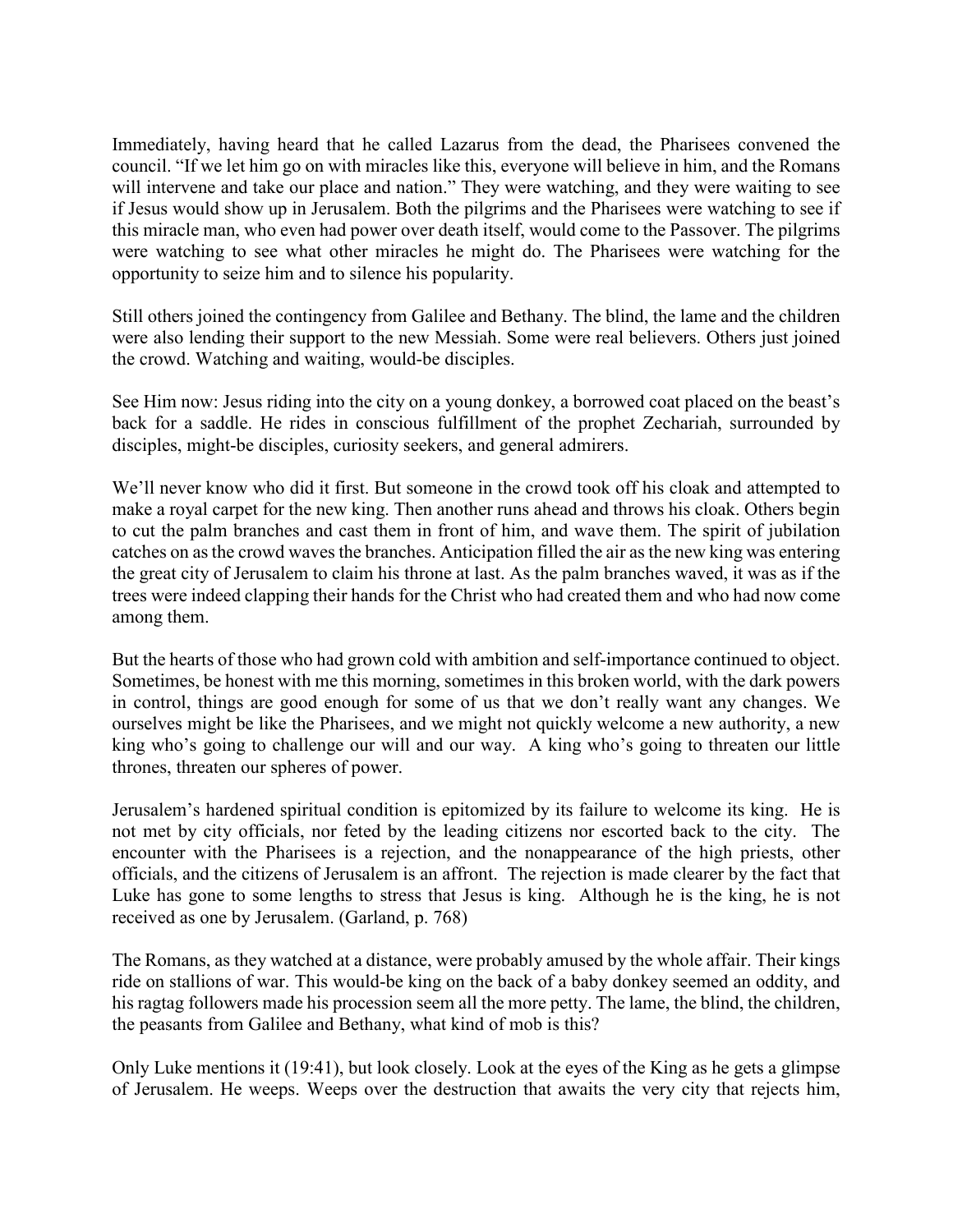rejects him as King. It won't take long until those chants of "Hosanna! Hosanna! Blessed is he who comes in the name of the Lord!" will be changed, transformed to the horrible, "Crucify him! Crucify him!" They will reject him when he proves to be a disappointment, when he doesn't end up overthrowing Rome, but rather calls men, both Jew and Gentile, to quietly live out the Kingdom in their own lives in such a way as to subversively transform the world.

Are you threatened by Jesus? You ought to be. Are you afraid of this new King who parades into our lives at this time of year, this Passion time? This King who allows creation itself to shout, "Hosanna! Hosanna! Blessed is he who comes in the name of the Lord!"

## **Barbara Brown Taylor says she remembers being at a retreat once where the leader asked the participants to think of someone who represented Christ in their lives. When it came time to share answers, one woman stood up and said, "I had to think long and hard about that one. I kept thinking, 'Who is it that told me the truth about myself so clearly that I wanted to kill him for it?'"**

According to John, Jesus died because he told the truth to everyone he met. He was the truth. A perfect mirror in which people saw themselves in God's own light. What happened then, goes on happening now. In the presence of his integrity, our own pretense is exposed. In the presence of his constancy, our cowardice is brought to life. In the presence of his fierce love for God and for us, our own hardness of heart is revealed. Take Christ out of the room, and I only have to compare myself to you. You only have to compare yourself to me. But if you leave him in the room, there's no place to hide. He is the Light of the World.

In his presence people either fall down and worship him, or do everything they can to extinguish his light. When the crowd themselves realized they could not control the Christ, but rather he demanded control of them, they changed their hosannas to "Crucify, crucify, crucify Him!"

The pilgrims were asking the question: Is this young rabbi - who tells stories about the kingdom of God, heals the sick, and casts out the demons of hell - the Messiah? Is He the Son of God?

Since Jesus has walked everywhere else in his ministry and did not mount the colt until he reaches the eastern boundary of the city, this departure from his custom is a calculated symbolic act. Actions speak louder than words but not always as clearly. The disciples recognize the subtle messianic connotations. Zechariah 9:9 (see also 1 Kings 1:32-35) lies behind Jesus' pointed choice of riding in on a colt:

Rejoice greatly, Daughter of Zion! Shout, Daughter of Jerusalem! See, your king comes to you, righteous and victorious, lowly and riding on a donkey, on a colt, the foal of a donkey.

Horses were associated with war, and according to the psalmist, the war horse's image of great might is connected to the vain hope of military victory (Psalm 33:17; see Proverbs 21:31; Isaiah